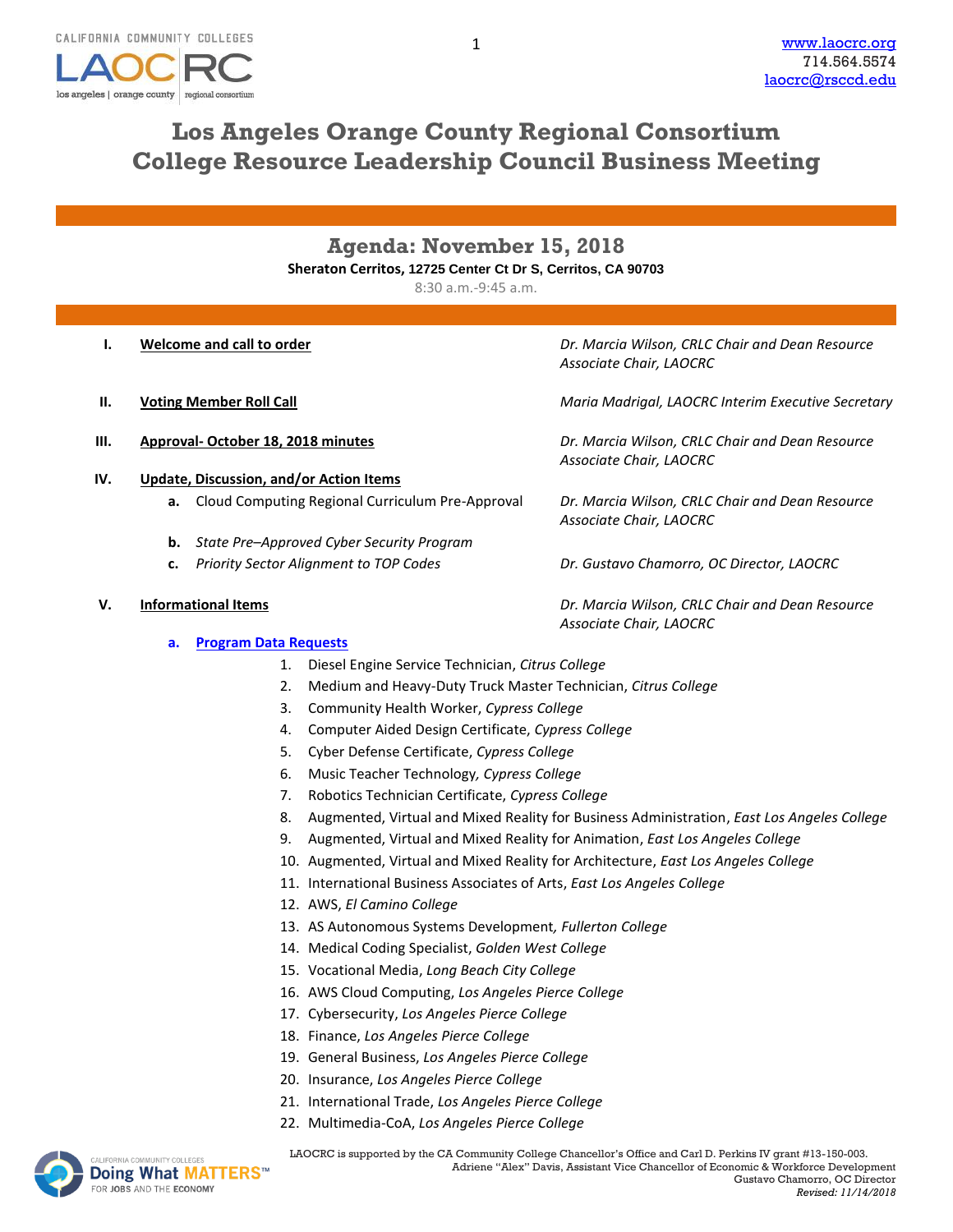

- 23. Payroll Accounting, *Los Angeles Pierce College*
- 24. Small Business Accounting Skills Certificate*, Los Angeles Pierce College*
- 25. Veterinary Assistant Certificate, *Los Angeles Pierce College*

2

- 26. Fashion Promotion and Social Media, *Los Angeles Trade-Tech College*
- 27. Retail Merchandising, *Los Angeles Trade-Tech College*
- 28. Wholesale Merchandising and Product Development, *Los Angeles Trade-Tech College*
- 29. Visual Effects-AS\_CoA, *Los Angeles Valley College*
- 30. Aircraft Dispatcher, *Orange Coast College*
- 31. Drone Piloting, *Orange Coast College*
- 32. Physical Therapy Assistant, *Orange Coast College*
- 33. Cloud Computing, *Rio Hondo College*
- 34. Entrepreneurial Graphic Design-CoA, *Rio Hondo College*
- 35. Geographic Information Systems, *Rio Hondo College*
- 36. Cybersecurity, *Saddleback College*
- 37. Cybersecurity/Information Security Analyst, *Saddleback College*
- 38. Esthetics, *Saddleback College*
- 39. Hospitality, *Saddleback College*
- 40. Architecture Design, *West Los Angeles College*
- 41. Essentials of Robotics and Programming, *West Los Angeles College*
- 42. Film Production Craft Fundamentals-CoA, *West Los Angeles College*

### **b. Substantial Changes**

**i. N/A**

#### **c. Program Name Change**

- **i. Sport** Physical Therapy Aide-CoA, East Los Angeles College
	- 1. Originally submitted as "Physical Therapy Aide-CoA"
	- 2. Recommended on April 5<sup>th</sup>, 2018
	- 3. Please note that the name is the only modification being made; courses/curriculum are all the same from the original submission

#### **d. Pre-Approved**

- **i.** Cloud Computing, *Santa Monica College*
- **ii.** [Cloud Computing-CoA,](https://www.regionalcte.org/browse/3aWWZ) *Los Angeles Pierce College*
- **iii.** Cloud Computing- [Amazon Web Services-CoA,](https://www.regionalcte.org/browse/Zb2lZ) *West Los Angeles College*

**VI. Action Items** *Dr. Marcia Wilson, CRLC Chair and Dean Resource Associate Chair, LAOCRC*

- **a. [Program Recommendation](https://www.regionalcte.org/browse?region=4&status=4&search=&submit=)** ; Motion: **a. 2016 community College; Second:** *new* 
	- **\_\_\_\_\_\_\_\_\_\_\_\_\_\_\_\_\_\_\_\_\_\_\_\_\_\_\_\_\_\_\_\_\_\_\_\_\_\_Community College; APPROVED: Y/N**
	- 1. [Architectural Computer-Aided Drafting And Design-CoA,](https://www.regionalcte.org/browse/K7em4) *Cerritos College*
	- 2. [Architectural Drafting and Design-CoA,](https://www.regionalcte.org/browse/4D8E4) *Cerritos College*
	- 3. [Architectural Practice-CoA,](https://www.regionalcte.org/browse/3X0q3) *Cerritos College*
	- 4. [Commercial Dance-CoA,](https://www.regionalcte.org/browse/4nEJZ) *Cerritos College*
	- 5. [Administration of Justice-CoA,](https://www.regionalcte.org/browse/3N6E3) *Cypress College*
	- 6. [Advertising and Emerging Technologies-CoA,](https://www.regionalcte.org/browse/3QWVZ) *Cypress College*
	- 7. [Cyber Defense-AS,](https://www.regionalcte.org/browse/KeOq4) *Cypress College*
	- 8. [Cyber Defense-CoA,](https://www.regionalcte.org/browse/408b4) *Cypress College*
	- 9. [Automation Technician-CoA,](https://www.regionalcte.org/browse/3aBWK) *Long Beach City College*
	- 10. [CISCO Certified Network Installation Associate-CoA,](https://www.regionalcte.org/browse/3GxYK) *Long Beach City College*
	- 11. [Construction Pre-Apprenticeship-CoA,](https://www.regionalcte.org/browse/3NkEK) *Long Beach City College*

MIACOMMUNITY COLLEGES **LAOCRC** is supported by the CA Community College Chancellor's Office and Carl D. Perkins IV grant #13-150-003. Adriene "Alex" Davis, Assistant Vice Chancellor of Economic & Workforce Development